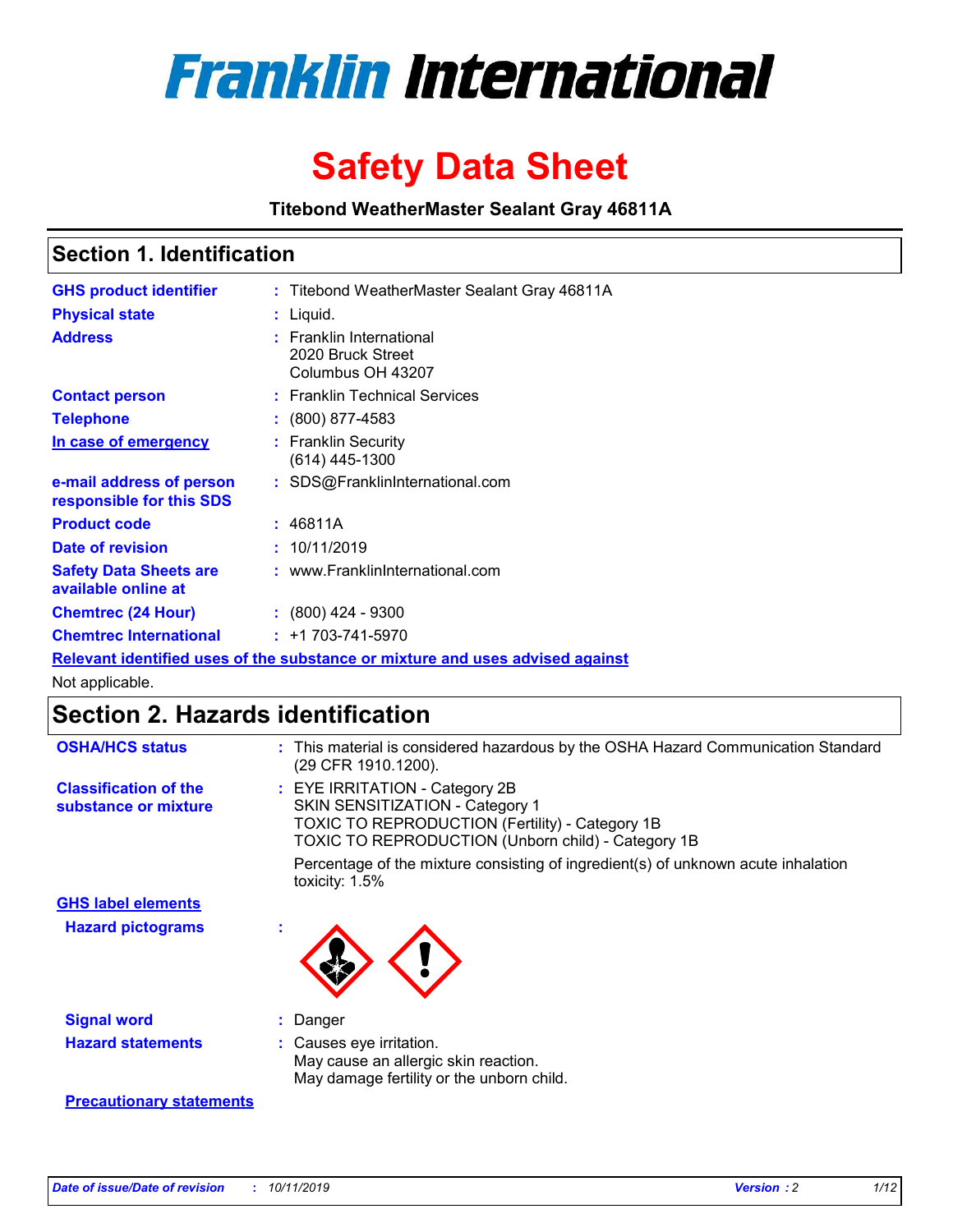### **Section 2. Hazards identification**

| <b>Prevention</b>                          | : Obtain special instructions before use. Do not handle until all safety precautions have<br>been read and understood. Wear protective gloves. Wear eye or face protection.<br>Wear protective clothing. Avoid breathing vapor. Wash hands thoroughly after handling.<br>Contaminated work clothing must not be allowed out of the workplace.                                                        |
|--------------------------------------------|------------------------------------------------------------------------------------------------------------------------------------------------------------------------------------------------------------------------------------------------------------------------------------------------------------------------------------------------------------------------------------------------------|
| <b>Response</b>                            | : IF exposed or concerned: Get medical attention. IF ON SKIN: Wash with plenty of<br>soap and water. Wash contaminated clothing before reuse. If skin irritation or rash<br>occurs: Get medical attention. IF IN EYES: Rinse cautiously with water for several<br>minutes. Remove contact lenses, if present and easy to do. Continue rinsing. If eye<br>irritation persists: Get medical attention. |
| <b>Storage</b>                             | : Store locked up.                                                                                                                                                                                                                                                                                                                                                                                   |
| <b>Disposal</b>                            | : Dispose of contents and container in accordance with all local, regional, national and<br>international regulations.                                                                                                                                                                                                                                                                               |
| <b>Hazards not otherwise</b><br>classified | : Product generates methanol during cure.                                                                                                                                                                                                                                                                                                                                                            |
|                                            |                                                                                                                                                                                                                                                                                                                                                                                                      |

### **Section 3. Composition/information on ingredients**

| <b>Substance/mixture</b><br>Mixture                  |               |                     |
|------------------------------------------------------|---------------|---------------------|
| <b>Ingredient name</b>                               | $\frac{9}{6}$ | <b>CAS number</b>   |
| 3-aminopropyltriethoxysilane<br>Dibutyltin dilaurate | ≤3<br>≤0.3    | 919-30-2<br>77-58-7 |

Any concentration shown as a range is to protect confidentiality or is due to batch variation.

**There are no additional ingredients present which, within the current knowledge of the supplier and in the concentrations applicable, are classified as hazardous to health or the environment and hence require reporting in this section.**

**Occupational exposure limits, if available, are listed in Section 8.**

### **Section 4. First aid measures**

| <b>Description of necessary first aid measures</b> |                                                                                                                                                                                                                                                                                                                                                                                                                                                                                                                                                                                                                                                                                                                                                                           |  |  |  |
|----------------------------------------------------|---------------------------------------------------------------------------------------------------------------------------------------------------------------------------------------------------------------------------------------------------------------------------------------------------------------------------------------------------------------------------------------------------------------------------------------------------------------------------------------------------------------------------------------------------------------------------------------------------------------------------------------------------------------------------------------------------------------------------------------------------------------------------|--|--|--|
| <b>Eye contact</b>                                 | : Immediately flush eyes with plenty of water, occasionally lifting the upper and lower<br>eyelids. Check for and remove any contact lenses. Continue to rinse for at least 10<br>minutes. If irritation persists, get medical attention.                                                                                                                                                                                                                                                                                                                                                                                                                                                                                                                                 |  |  |  |
| <b>Inhalation</b>                                  | : Remove victim to fresh air and keep at rest in a position comfortable for breathing. If<br>not breathing, if breathing is irregular or if respiratory arrest occurs, provide artificial<br>respiration or oxygen by trained personnel. It may be dangerous to the person providing<br>aid to give mouth-to-mouth resuscitation. Get medical attention. If unconscious, place<br>in recovery position and get medical attention immediately. Maintain an open airway.<br>Loosen tight clothing such as a collar, tie, belt or waistband. In case of inhalation of<br>decomposition products in a fire, symptoms may be delayed. The exposed person may<br>need to be kept under medical surveillance for 48 hours.                                                       |  |  |  |
| <b>Skin contact</b>                                | : Wash with plenty of soap and water. Remove contaminated clothing and shoes. Wash<br>contaminated clothing thoroughly with water before removing it, or wear gloves.<br>Continue to rinse for at least 10 minutes. Get medical attention. In the event of any<br>complaints or symptoms, avoid further exposure. Wash clothing before reuse. Clean<br>shoes thoroughly before reuse.                                                                                                                                                                                                                                                                                                                                                                                     |  |  |  |
| <b>Ingestion</b>                                   | : Wash out mouth with water. Remove dentures if any. Remove victim to fresh air and<br>keep at rest in a position comfortable for breathing. If material has been swallowed and<br>the exposed person is conscious, give small quantities of water to drink. Stop if the<br>exposed person feels sick as vomiting may be dangerous. Do not induce vomiting<br>unless directed to do so by medical personnel. If vomiting occurs, the head should be<br>kept low so that vomit does not enter the lungs. Get medical attention. Never give<br>anything by mouth to an unconscious person. If unconscious, place in recovery position<br>and get medical attention immediately. Maintain an open airway. Loosen tight clothing<br>such as a collar, tie, belt or waistband. |  |  |  |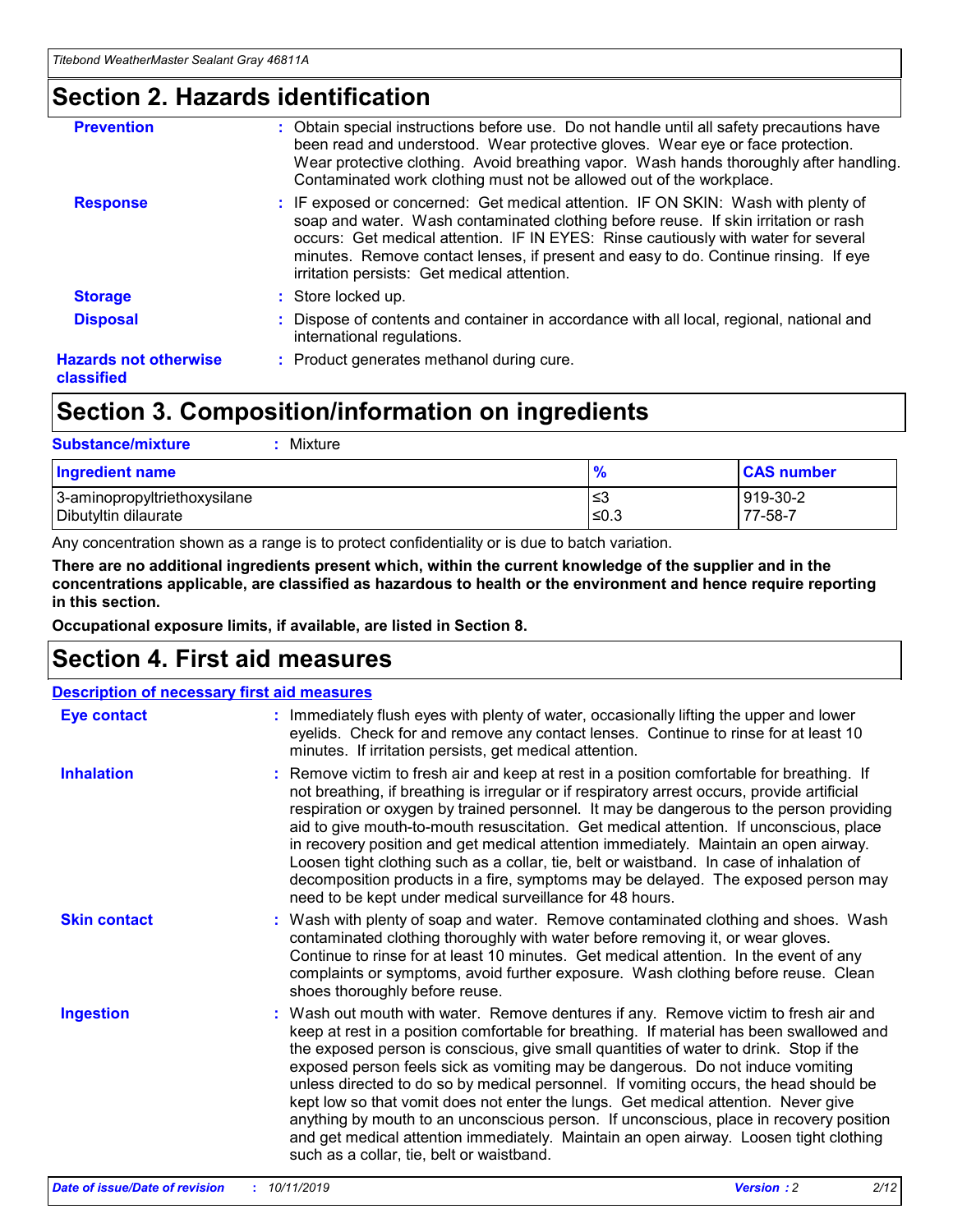## **Section 4. First aid measures**

| Most important symptoms/effects, acute and delayed |                                       |                                                                                                                                                                                                                                                                                                                                                                                                                 |  |  |  |
|----------------------------------------------------|---------------------------------------|-----------------------------------------------------------------------------------------------------------------------------------------------------------------------------------------------------------------------------------------------------------------------------------------------------------------------------------------------------------------------------------------------------------------|--|--|--|
|                                                    | <b>Potential acute health effects</b> |                                                                                                                                                                                                                                                                                                                                                                                                                 |  |  |  |
| <b>Eye contact</b>                                 |                                       | : May cause eye irritation.                                                                                                                                                                                                                                                                                                                                                                                     |  |  |  |
| <b>Inhalation</b>                                  |                                       | : No known significant effects or critical hazards.                                                                                                                                                                                                                                                                                                                                                             |  |  |  |
| <b>Skin contact</b>                                |                                       | : May cause skin irritation.                                                                                                                                                                                                                                                                                                                                                                                    |  |  |  |
| <b>Ingestion</b>                                   |                                       | : No known significant effects or critical hazards.                                                                                                                                                                                                                                                                                                                                                             |  |  |  |
| Over-exposure signs/symptoms                       |                                       |                                                                                                                                                                                                                                                                                                                                                                                                                 |  |  |  |
| <b>Eye contact</b>                                 |                                       | : Adverse symptoms may include the following:<br>irritation<br>watering<br>redness                                                                                                                                                                                                                                                                                                                              |  |  |  |
| <b>Inhalation</b>                                  |                                       | : Adverse symptoms may include the following:<br>reduced fetal weight<br>increase in fetal deaths<br>skeletal malformations                                                                                                                                                                                                                                                                                     |  |  |  |
| <b>Skin contact</b>                                |                                       | : Adverse symptoms may include the following:<br>irritation<br>redness<br>reduced fetal weight<br>increase in fetal deaths<br>skeletal malformations                                                                                                                                                                                                                                                            |  |  |  |
| <b>Ingestion</b>                                   |                                       | : Adverse symptoms may include the following:<br>reduced fetal weight<br>increase in fetal deaths<br>skeletal malformations                                                                                                                                                                                                                                                                                     |  |  |  |
|                                                    |                                       | <b>Indication of immediate medical attention and special treatment needed, if necessary</b>                                                                                                                                                                                                                                                                                                                     |  |  |  |
| <b>Notes to physician</b>                          |                                       | : In case of inhalation of decomposition products in a fire, symptoms may be delayed.<br>The exposed person may need to be kept under medical surveillance for 48 hours.                                                                                                                                                                                                                                        |  |  |  |
| <b>Specific treatments</b>                         |                                       | : No specific treatment.                                                                                                                                                                                                                                                                                                                                                                                        |  |  |  |
| <b>Protection of first-aiders</b>                  |                                       | : No action shall be taken involving any personal risk or without suitable training. If it is<br>suspected that fumes are still present, the rescuer should wear an appropriate mask or<br>self-contained breathing apparatus. It may be dangerous to the person providing aid to<br>give mouth-to-mouth resuscitation. Wash contaminated clothing thoroughly with water<br>before removing it, or wear gloves. |  |  |  |

**See toxicological information (Section 11)**

### **Section 5. Fire-fighting measures**

| <b>Extinguishing media</b>                             |                                                                                                                                                                                                     |
|--------------------------------------------------------|-----------------------------------------------------------------------------------------------------------------------------------------------------------------------------------------------------|
| <b>Suitable extinguishing</b><br>media                 | : Use an extinguishing agent suitable for the surrounding fire.                                                                                                                                     |
| <b>Unsuitable extinguishing</b><br>media               | : None known.                                                                                                                                                                                       |
| <b>Specific hazards arising</b><br>from the chemical   | : In a fire or if heated, a pressure increase will occur and the container may burst.                                                                                                               |
| <b>Hazardous thermal</b><br>decomposition products     | : Decomposition products may include the following materials:<br>carbon dioxide<br>carbon monoxide<br>nitrogen oxides<br>metal oxide/oxides                                                         |
| <b>Special protective actions</b><br>for fire-fighters | : Promptly isolate the scene by removing all persons from the vicinity of the incident if<br>there is a fire. No action shall be taken involving any personal risk or without suitable<br>training. |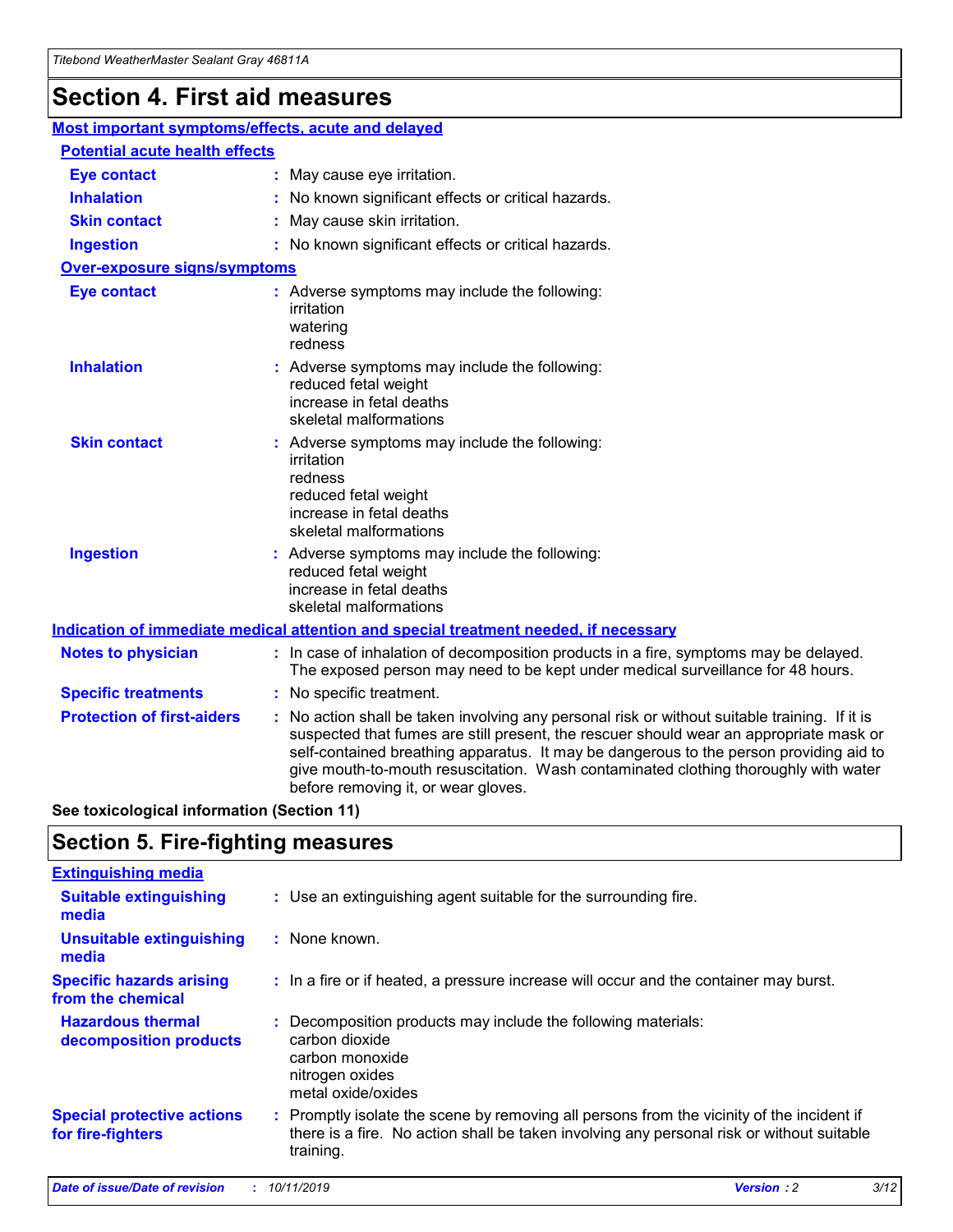### **Section 5. Fire-fighting measures**

**Special protective equipment for fire-fighters** Fire-fighters should wear appropriate protective equipment and self-contained breathing **:** apparatus (SCBA) with a full face-piece operated in positive pressure mode.

### **Section 6. Accidental release measures**

#### **Personal precautions, protective equipment and emergency procedures**

| For non-emergency<br>personnel                               | : No action shall be taken involving any personal risk or without suitable training.<br>Evacuate surrounding areas. Keep unnecessary and unprotected personnel from<br>entering. Do not touch or walk through spilled material. Avoid breathing vapor or mist.<br>Provide adequate ventilation. Wear appropriate respirator when ventilation is<br>inadequate. Put on appropriate personal protective equipment.                                                                                                                                                                                                                                                                                             |
|--------------------------------------------------------------|--------------------------------------------------------------------------------------------------------------------------------------------------------------------------------------------------------------------------------------------------------------------------------------------------------------------------------------------------------------------------------------------------------------------------------------------------------------------------------------------------------------------------------------------------------------------------------------------------------------------------------------------------------------------------------------------------------------|
|                                                              | For emergency responders : If specialized clothing is required to deal with the spillage, take note of any information in<br>Section 8 on suitable and unsuitable materials. See also the information in "For non-<br>emergency personnel".                                                                                                                                                                                                                                                                                                                                                                                                                                                                  |
| <b>Environmental precautions</b>                             | : Avoid dispersal of spilled material and runoff and contact with soil, waterways, drains<br>and sewers. Inform the relevant authorities if the product has caused environmental<br>pollution (sewers, waterways, soil or air).                                                                                                                                                                                                                                                                                                                                                                                                                                                                              |
| <b>Methods and materials for containment and cleaning up</b> |                                                                                                                                                                                                                                                                                                                                                                                                                                                                                                                                                                                                                                                                                                              |
| <b>Small spill</b>                                           | : Stop leak if without risk. Move containers from spill area. Dilute with water and mop up<br>if water-soluble. Alternatively, or if water-insoluble, absorb with an inert dry material and<br>place in an appropriate waste disposal container. Dispose of via a licensed waste<br>disposal contractor.                                                                                                                                                                                                                                                                                                                                                                                                     |
| <b>Large spill</b>                                           | : Stop leak if without risk. Move containers from spill area. Approach release from<br>upwind. Prevent entry into sewers, water courses, basements or confined areas. Wash<br>spillages into an effluent treatment plant or proceed as follows. Contain and collect<br>spillage with non-combustible, absorbent material e.g. sand, earth, vermiculite or<br>diatomaceous earth and place in container for disposal according to local regulations<br>(see Section 13). Dispose of via a licensed waste disposal contractor. Contaminated<br>absorbent material may pose the same hazard as the spilled product. Note: see<br>Section 1 for emergency contact information and Section 13 for waste disposal. |

### **Section 7. Handling and storage**

| <b>Precautions for safe handling</b>                                             |                                                                                                                                                                                                                                                                                                                                                                                                                                                                                                                                                                                                                                                                                                                                                                                                                                                  |
|----------------------------------------------------------------------------------|--------------------------------------------------------------------------------------------------------------------------------------------------------------------------------------------------------------------------------------------------------------------------------------------------------------------------------------------------------------------------------------------------------------------------------------------------------------------------------------------------------------------------------------------------------------------------------------------------------------------------------------------------------------------------------------------------------------------------------------------------------------------------------------------------------------------------------------------------|
| <b>Protective measures</b>                                                       | : Put on appropriate personal protective equipment (see Section 8). Persons with a<br>history of skin sensitization problems should not be employed in any process in which<br>this product is used. Avoid exposure - obtain special instructions before use. Avoid<br>exposure during pregnancy. Do not handle until all safety precautions have been read<br>and understood. Do not get in eyes or on skin or clothing. Do not ingest. Avoid<br>breathing vapor or mist. If during normal use the material presents a respiratory hazard,<br>use only with adequate ventilation or wear appropriate respirator. Keep in the original<br>container or an approved alternative made from a compatible material, kept tightly<br>closed when not in use. Empty containers retain product residue and can be hazardous.<br>Do not reuse container. |
| <b>Advice on general</b><br>occupational hygiene                                 | : Eating, drinking and smoking should be prohibited in areas where this material is<br>handled, stored and processed. Workers should wash hands and face before eating,<br>drinking and smoking. Remove contaminated clothing and protective equipment before<br>entering eating areas. See also Section 8 for additional information on hygiene<br>measures.                                                                                                                                                                                                                                                                                                                                                                                                                                                                                    |
| <b>Conditions for safe storage,</b><br>including any<br><b>incompatibilities</b> | : Store between the following temperatures: 0 to 120 $\degree$ C (32 to 248 $\degree$ F). Store in<br>accordance with local regulations. Store in original container protected from direct<br>sunlight in a dry, cool and well-ventilated area, away from incompatible materials (see<br>Section 10) and food and drink. Store locked up. Keep container tightly closed and<br>sealed until ready for use. Containers that have been opened must be carefully<br>resealed and kept upright to prevent leakage. Do not store in unlabeled containers.<br>Use appropriate containment to avoid environmental contamination. See Section 10 for<br>incompatible materials before handling or use.                                                                                                                                                   |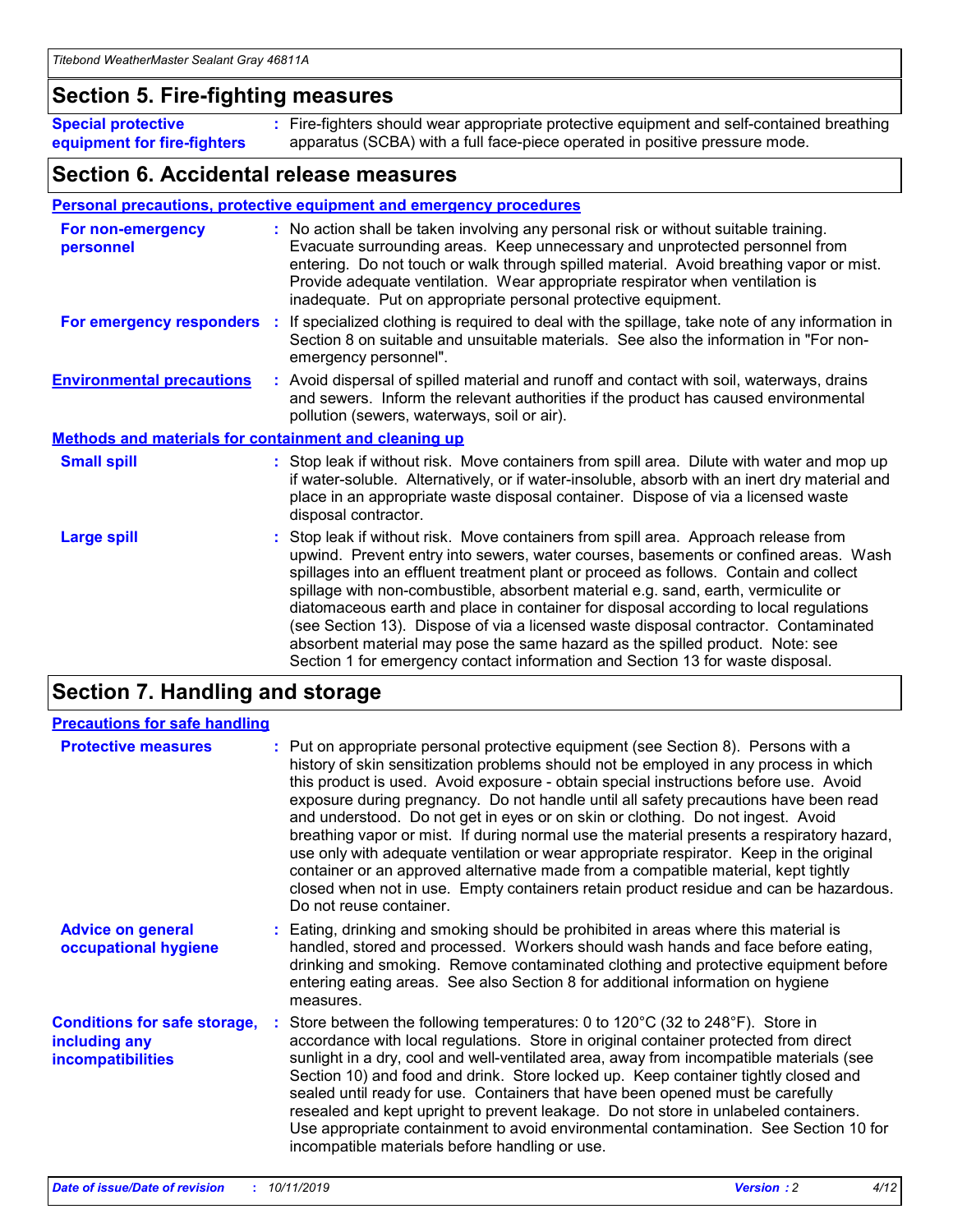## **Section 8. Exposure controls/personal protection**

#### **Control parameters**

#### **Occupational exposure limits**

| <b>Ingredient name</b>                               |    |                                          | <b>Exposure limits</b>                                                                                                                                                                                                                                                                                                                                                                                                                                                                                                                                                                                                 |
|------------------------------------------------------|----|------------------------------------------|------------------------------------------------------------------------------------------------------------------------------------------------------------------------------------------------------------------------------------------------------------------------------------------------------------------------------------------------------------------------------------------------------------------------------------------------------------------------------------------------------------------------------------------------------------------------------------------------------------------------|
| 3-aminopropyltriethoxysilane<br>Dibutyltin dilaurate |    |                                          | None.<br>ACGIH TLV (United States, 3/2019). Absorbed through skin.<br>Notes: as Sn<br>TWA: 0.1 mg/m <sup>3</sup> , (as Sn) 8 hours.<br>STEL: 0.2 mg/m <sup>3</sup> , (as Sn) 15 minutes.<br>NIOSH REL (United States, 10/2016). Absorbed through skin.<br>Notes: as Sn<br>TWA: 0.1 mg/m <sup>3</sup> , (as Sn) 10 hours.<br>OSHA PEL (United States, 5/2018). Notes: as Sn<br>TWA: $0.1 \text{ mg/m}^3$ , (as Sn) 8 hours.<br>OSHA PEL 1989 (United States, 3/1989). Absorbed through skin.<br>Notes: measured as Sn<br>TWA: 0.1 mg/m <sup>3</sup> , (measured as Sn) 8 hours. Form: Organic                           |
| <b>Appropriate engineering</b><br>controls           |    |                                          | : If user operations generate dust, fumes, gas, vapor or mist, use process enclosures,<br>local exhaust ventilation or other engineering controls to keep worker exposure to<br>airborne contaminants below any recommended or statutory limits.                                                                                                                                                                                                                                                                                                                                                                       |
| <b>Environmental exposure</b><br><b>controls</b>     |    |                                          | Emissions from ventilation or work process equipment should be checked to ensure<br>they comply with the requirements of environmental protection legislation. In some<br>cases, fume scrubbers, filters or engineering modifications to the process equipment<br>will be necessary to reduce emissions to acceptable levels.                                                                                                                                                                                                                                                                                          |
| <b>Individual protection measures</b>                |    |                                          |                                                                                                                                                                                                                                                                                                                                                                                                                                                                                                                                                                                                                        |
| <b>Hygiene measures</b>                              |    |                                          | : Wash hands, forearms and face thoroughly after handling chemical products, before<br>eating, smoking and using the lavatory and at the end of the working period.<br>Appropriate techniques should be used to remove potentially contaminated clothing.<br>Contaminated work clothing should not be allowed out of the workplace. Wash<br>contaminated clothing before reusing. Ensure that eyewash stations and safety<br>showers are close to the workstation location.                                                                                                                                            |
| <b>Eye/face protection</b>                           |    |                                          | : Safety eyewear complying with an approved standard should be used when a risk<br>assessment indicates this is necessary to avoid exposure to liquid splashes, mists,<br>gases or dusts. If contact is possible, the following protection should be worn, unless<br>the assessment indicates a higher degree of protection: chemical splash goggles.                                                                                                                                                                                                                                                                  |
| <b>Skin protection</b>                               |    |                                          |                                                                                                                                                                                                                                                                                                                                                                                                                                                                                                                                                                                                                        |
| <b>Hand protection</b>                               |    |                                          | : Chemical-resistant, impervious gloves complying with an approved standard should be<br>worn at all times when handling chemical products if a risk assessment indicates this is<br>necessary. Considering the parameters specified by the glove manufacturer, check<br>during use that the gloves are still retaining their protective properties. It should be<br>noted that the time to breakthrough for any glove material may be different for different<br>glove manufacturers. In the case of mixtures, consisting of several substances, the<br>protection time of the gloves cannot be accurately estimated. |
| <b>Body protection</b>                               |    | handling this product.                   | Personal protective equipment for the body should be selected based on the task being<br>performed and the risks involved and should be approved by a specialist before                                                                                                                                                                                                                                                                                                                                                                                                                                                |
| <b>Other skin protection</b>                         |    | specialist before handling this product. | : Appropriate footwear and any additional skin protection measures should be selected<br>based on the task being performed and the risks involved and should be approved by a                                                                                                                                                                                                                                                                                                                                                                                                                                          |
| <b>Respiratory protection</b>                        | ÷. | aspects of use.                          | Based on the hazard and potential for exposure, select a respirator that meets the<br>appropriate standard or certification. Respirators must be used according to a<br>respiratory protection program to ensure proper fitting, training, and other important                                                                                                                                                                                                                                                                                                                                                         |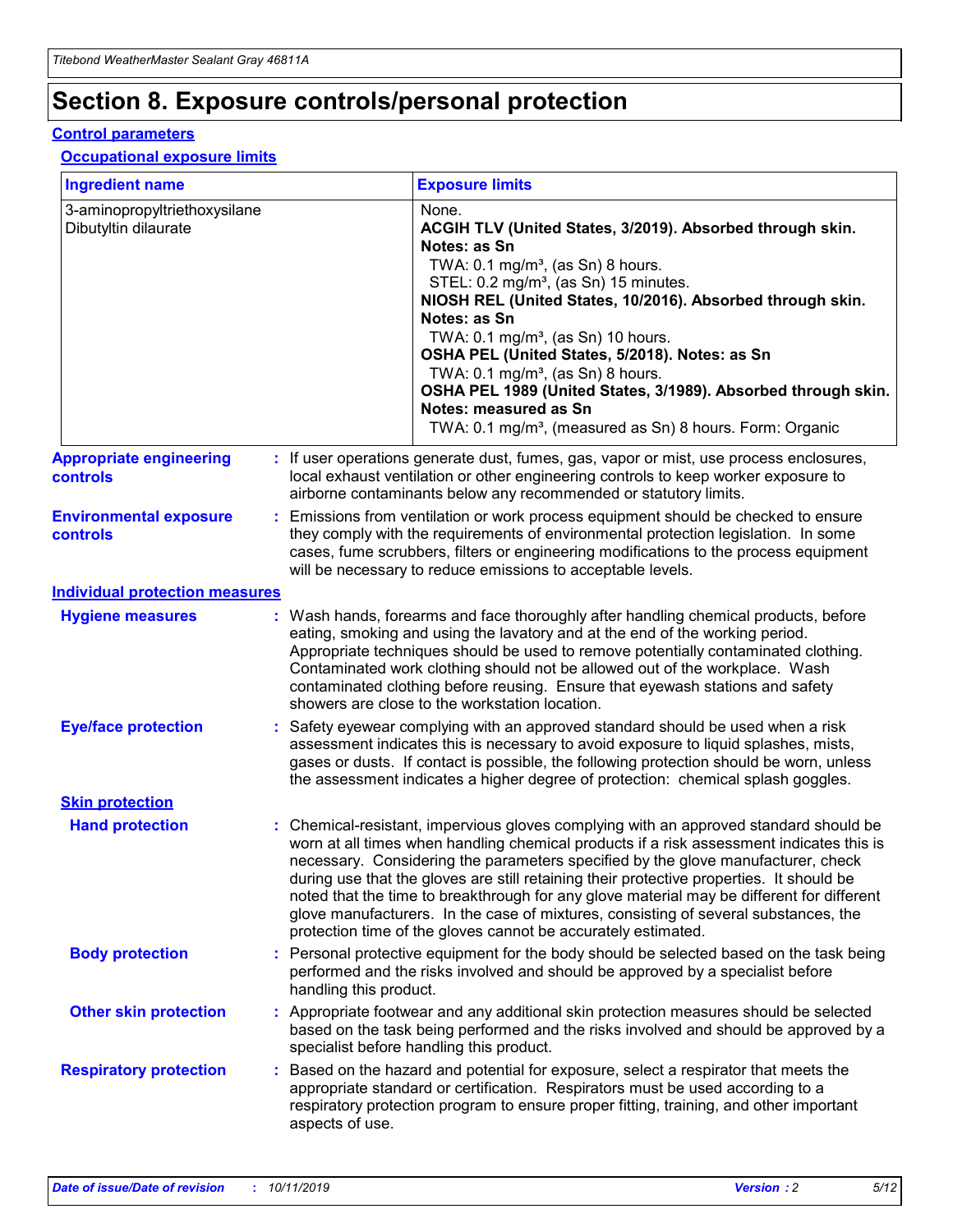### **Section 9. Physical and chemical properties**

#### **Appearance**

| <b>Physical state</b>                             | : Liquid. [Paste.]                                                |
|---------------------------------------------------|-------------------------------------------------------------------|
| Color                                             | Gray.                                                             |
| Odor                                              | None [Slight]                                                     |
| <b>Odor threshold</b>                             | : Not available.                                                  |
| рH                                                | : Not applicable.                                                 |
| <b>Melting point</b>                              | : Not available.                                                  |
| <b>Boiling point</b>                              | : $>100^{\circ}$ C ( $>212^{\circ}$ F)                            |
| <b>Flash point</b>                                | : Closed cup: $>200^{\circ}$ C ( $>392^{\circ}$ F) [Setaflash.]   |
| <b>Evaporation rate</b>                           | $:$ <1 (butyl acetate = 1)                                        |
| <b>Flammability (solid, gas)</b>                  | : Not available.                                                  |
| Lower and upper explosive<br>(flammable) limits   | : Not available.                                                  |
| <b>VOC (less water, less</b><br>exempt solvents)  | $: 0$ g/l                                                         |
| <b>Volatility</b>                                 | $: 0\%$ (w/w)                                                     |
| <b>Vapor density</b>                              | : Not available.                                                  |
| <b>Relative density</b>                           | : 1.4329                                                          |
| <b>Solubility</b>                                 | : Insoluble in the following materials: cold water and hot water. |
| <b>Solubility in water</b>                        | : Not available.                                                  |
| <b>Partition coefficient: n-</b><br>octanol/water | : Not available.                                                  |
| <b>Auto-ignition temperature</b>                  | $:$ Not available.                                                |
| <b>Decomposition temperature</b>                  | : Not available.                                                  |
| <b>Viscosity</b>                                  | : Not available.                                                  |

### **Section 10. Stability and reactivity**

| <b>Reactivity</b>                            |    | : No specific test data related to reactivity available for this product or its ingredients.            |
|----------------------------------------------|----|---------------------------------------------------------------------------------------------------------|
| <b>Chemical stability</b>                    |    | : The product is stable.                                                                                |
| <b>Possibility of hazardous</b><br>reactions |    | : Under normal conditions of storage and use, hazardous reactions will not occur.                       |
| <b>Conditions to avoid</b>                   |    | : No specific data.                                                                                     |
| <b>Incompatible materials</b>                | ٠. | No specific data.                                                                                       |
| <b>Hazardous decomposition</b><br>products   | ÷. | Under normal conditions of storage and use, hazardous decomposition products should<br>not be produced. |

### **Section 11. Toxicological information**

### **Information on toxicological effects**

#### **Acute toxicity**

| <b>Product/ingredient name</b> | <b>Result</b>           | <b>Species</b> | <b>Dose</b>                | <b>Exposure</b> |
|--------------------------------|-------------------------|----------------|----------------------------|-----------------|
| 3-aminopropyltriethoxysilane   | <b>ILD50 Dermal</b>     | Rabbit         | 4.29 g/kg                  |                 |
| Dibutyltin dilaurate           | ILD50 Oral<br>LD50 Oral | Rat<br>Rat     | $1.57$ g/kg<br>175 $mg/kg$ |                 |
|                                |                         |                |                            |                 |

**Irritation/Corrosion**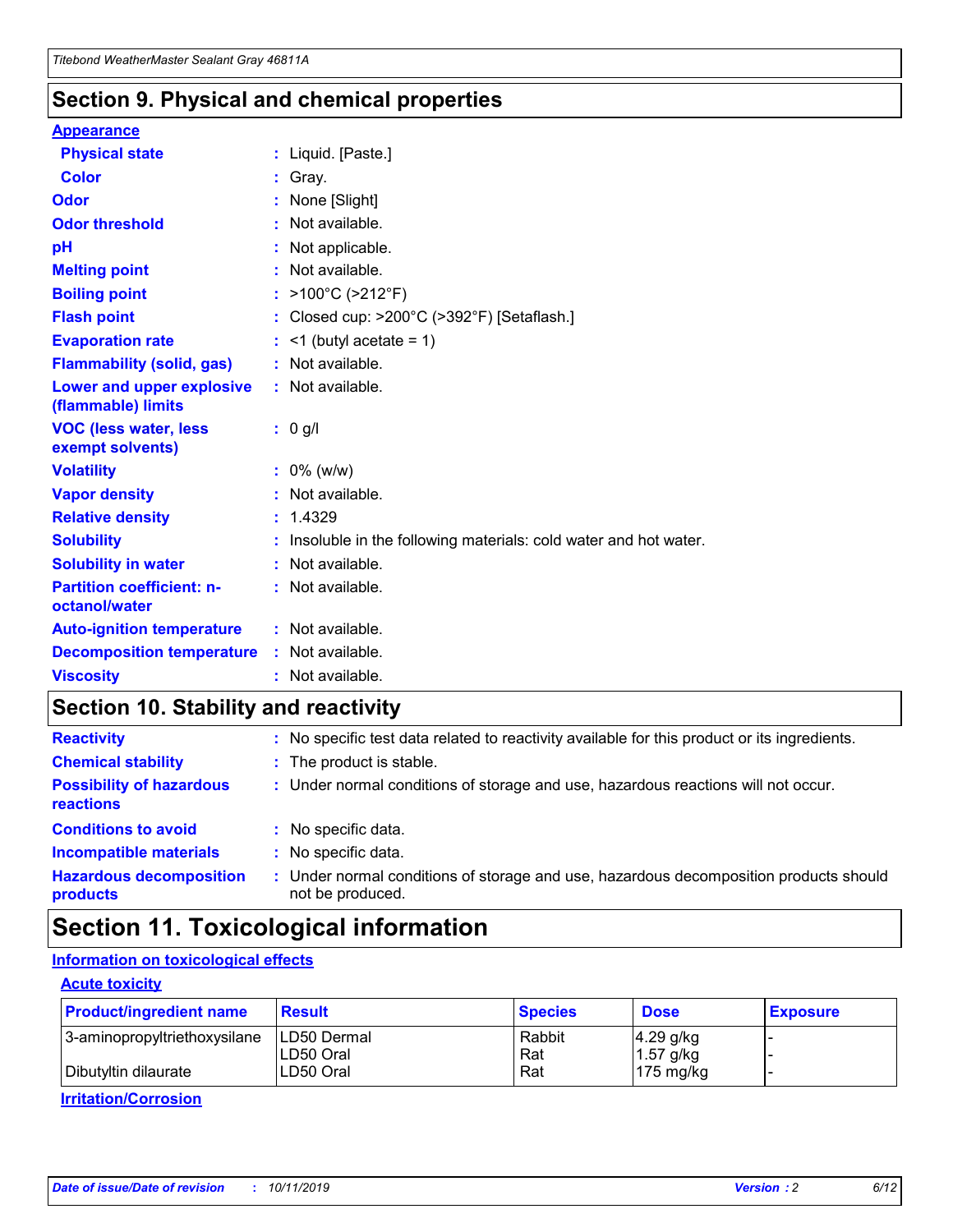## **Section 11. Toxicological information**

| <b>Product/ingredient name</b> | <b>Result</b>            | <b>Species</b> | <b>Score</b> | <b>Exposure</b>           | <b>Observation</b> |
|--------------------------------|--------------------------|----------------|--------------|---------------------------|--------------------|
| 3-aminopropyltriethoxysilane   | Eyes - Mild irritant     | Rabbit         |              | $100$ mg                  |                    |
|                                | Eyes - Severe irritant   | Rabbit         |              | 24 hours 750              |                    |
|                                |                          |                |              | ug                        |                    |
|                                | Skin - Severe irritant   | Rabbit         |              | 24 hours 5                | -                  |
| Dibutyltin dilaurate           | Eyes - Moderate irritant | Rabbit         |              | mq<br><b>24 hours 100</b> |                    |
|                                |                          |                |              | mg                        |                    |
|                                | Skin - Severe irritant   | Rabbit         |              | 500 mg                    |                    |

#### **Sensitization**

Not available.

#### **Mutagenicity**

Not available.

#### **Carcinogenicity**

Not available.

#### **Reproductive toxicity**

Not available.

#### **Teratogenicity**

Not available.

#### **Specific target organ toxicity (single exposure)**

Not available.

#### **Specific target organ toxicity (repeated exposure)**

| <b>Name</b>                                                                  |                                                                                                                             | <b>Category</b> | <b>Route of</b><br>exposure  | <b>Target organs</b> |
|------------------------------------------------------------------------------|-----------------------------------------------------------------------------------------------------------------------------|-----------------|------------------------------|----------------------|
| Dibutyltin dilaurate                                                         |                                                                                                                             | Category 1      | $\qquad \qquad \blacksquare$ | respiratory system   |
| <b>Aspiration hazard</b><br>Not available.                                   |                                                                                                                             |                 |                              |                      |
| <b>Information on the likely</b><br>routes of exposure                       | : Not available.                                                                                                            |                 |                              |                      |
| <b>Potential acute health effects</b>                                        |                                                                                                                             |                 |                              |                      |
| <b>Eye contact</b>                                                           | : May cause eye irritation.                                                                                                 |                 |                              |                      |
| <b>Inhalation</b>                                                            | : No known significant effects or critical hazards.                                                                         |                 |                              |                      |
| <b>Skin contact</b>                                                          | : May cause skin irritation.                                                                                                |                 |                              |                      |
| <b>Ingestion</b>                                                             | : No known significant effects or critical hazards.                                                                         |                 |                              |                      |
| Symptoms related to the physical, chemical and toxicological characteristics |                                                                                                                             |                 |                              |                      |
| <b>Eye contact</b>                                                           | : Adverse symptoms may include the following:<br>irritation<br>watering<br>redness                                          |                 |                              |                      |
| <b>Inhalation</b>                                                            | : Adverse symptoms may include the following:<br>reduced fetal weight<br>increase in fetal deaths<br>skeletal malformations |                 |                              |                      |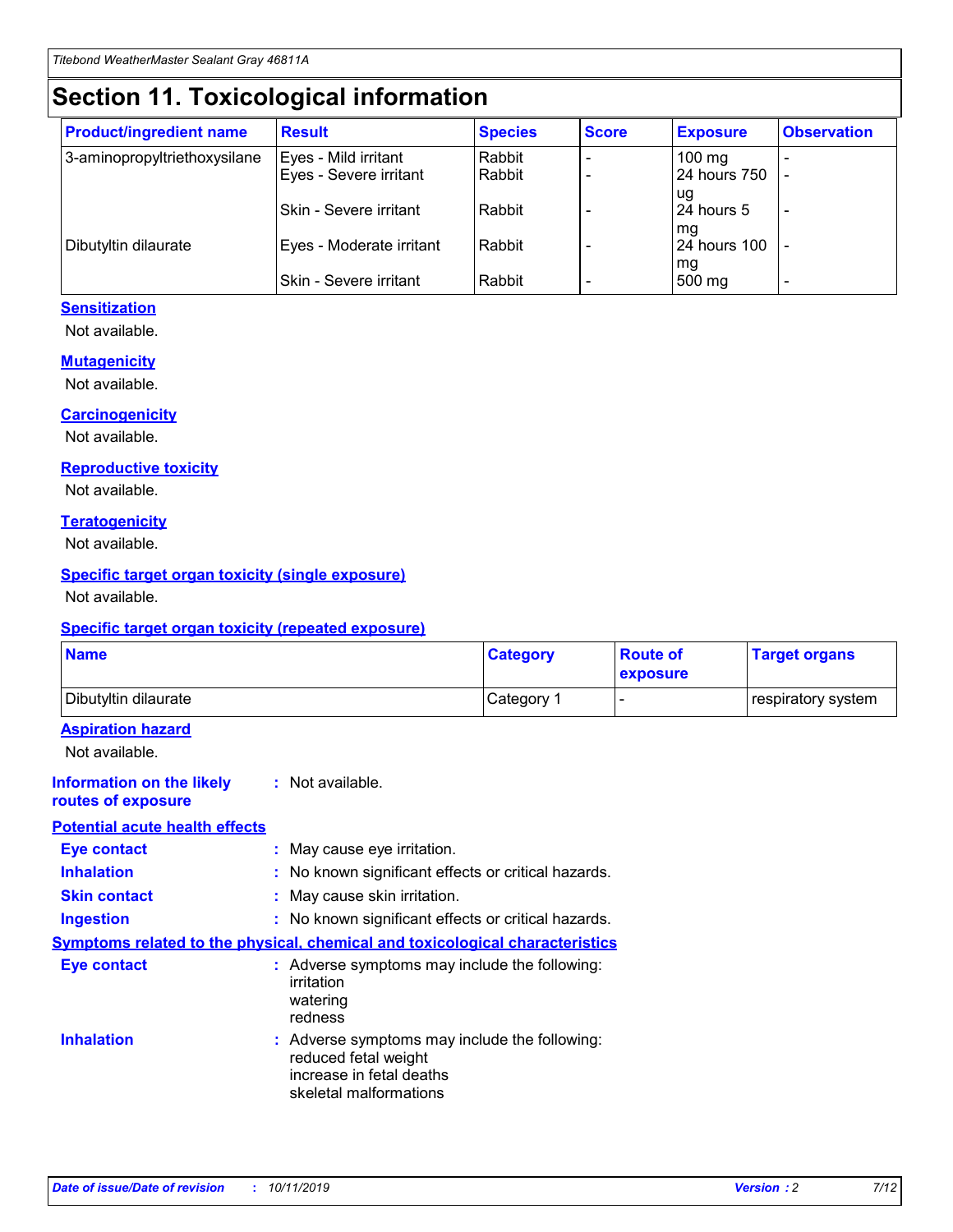## **Section 11. Toxicological information**

| <b>Skin contact</b>                     | : Adverse symptoms may include the following:                                                            |
|-----------------------------------------|----------------------------------------------------------------------------------------------------------|
|                                         | irritation                                                                                               |
|                                         | redness                                                                                                  |
|                                         | reduced fetal weight                                                                                     |
|                                         | increase in fetal deaths                                                                                 |
|                                         | skeletal malformations                                                                                   |
| <b>Ingestion</b>                        | : Adverse symptoms may include the following:                                                            |
|                                         | reduced fetal weight                                                                                     |
|                                         | increase in fetal deaths                                                                                 |
|                                         | skeletal malformations                                                                                   |
|                                         | Delayed and immediate effects and also chronic effects from short and long term exposure                 |
| <b>Short term exposure</b>              |                                                                                                          |
| <b>Potential immediate</b>              | : Not available.                                                                                         |
| effects                                 |                                                                                                          |
| <b>Potential delayed effects</b>        | : Not available.                                                                                         |
| Long term exposure                      |                                                                                                          |
| <b>Potential immediate</b>              | : Not available.                                                                                         |
| effects                                 |                                                                                                          |
| <b>Potential delayed effects</b>        | : Not available.                                                                                         |
| <b>Potential chronic health effects</b> |                                                                                                          |
| Not available.                          |                                                                                                          |
| <b>General</b>                          | : Once sensitized, a severe allergic reaction may occur when subsequently exposed to<br>very low levels. |
| <b>Carcinogenicity</b>                  | : No known significant effects or critical hazards.                                                      |
| <b>Mutagenicity</b>                     | No known significant effects or critical hazards.                                                        |
| <b>Teratogenicity</b>                   | May damage the unborn child.                                                                             |
| <b>Developmental effects</b>            | No known significant effects or critical hazards.                                                        |
| <b>Fertility effects</b>                | : May damage fertility.                                                                                  |
| <b>Numerical measures of toxicity</b>   |                                                                                                          |
| <b>Acute toxicity estimates</b>         |                                                                                                          |
|                                         |                                                                                                          |

Not available.

## **Section 12. Ecological information**

#### **Toxicity**

| <b>Product/ingredient name</b> | <b>Result</b>                     | <b>Species</b>                       | <b>Exposure</b> |
|--------------------------------|-----------------------------------|--------------------------------------|-----------------|
| Dibutyltin dilaurate           | Chronic EC10 > 2 mg/l Fresh water | Algae - Scenedesmus<br>I subspicatus | l 96 hours      |

### **Persistence and degradability**

| <b>Product/ingredient name</b> | <b>Test</b>                                                                    | <b>Result</b>  |                   | <b>Dose</b> | <b>Inoculum</b>         |
|--------------------------------|--------------------------------------------------------------------------------|----------------|-------------------|-------------|-------------------------|
| Dibutyltin dilaurate           | OECD 301F<br>Ready<br>Biodegradability -<br>Manometric<br>Respirometry<br>Test | 23 % - 28 days |                   |             |                         |
| <b>Product/ingredient name</b> | <b>Aquatic half-life</b>                                                       |                | <b>Photolysis</b> |             | <b>Biodegradability</b> |
| Dibutyltin dilaurate           |                                                                                |                |                   |             | Inherent                |

### **Bioaccumulative potential**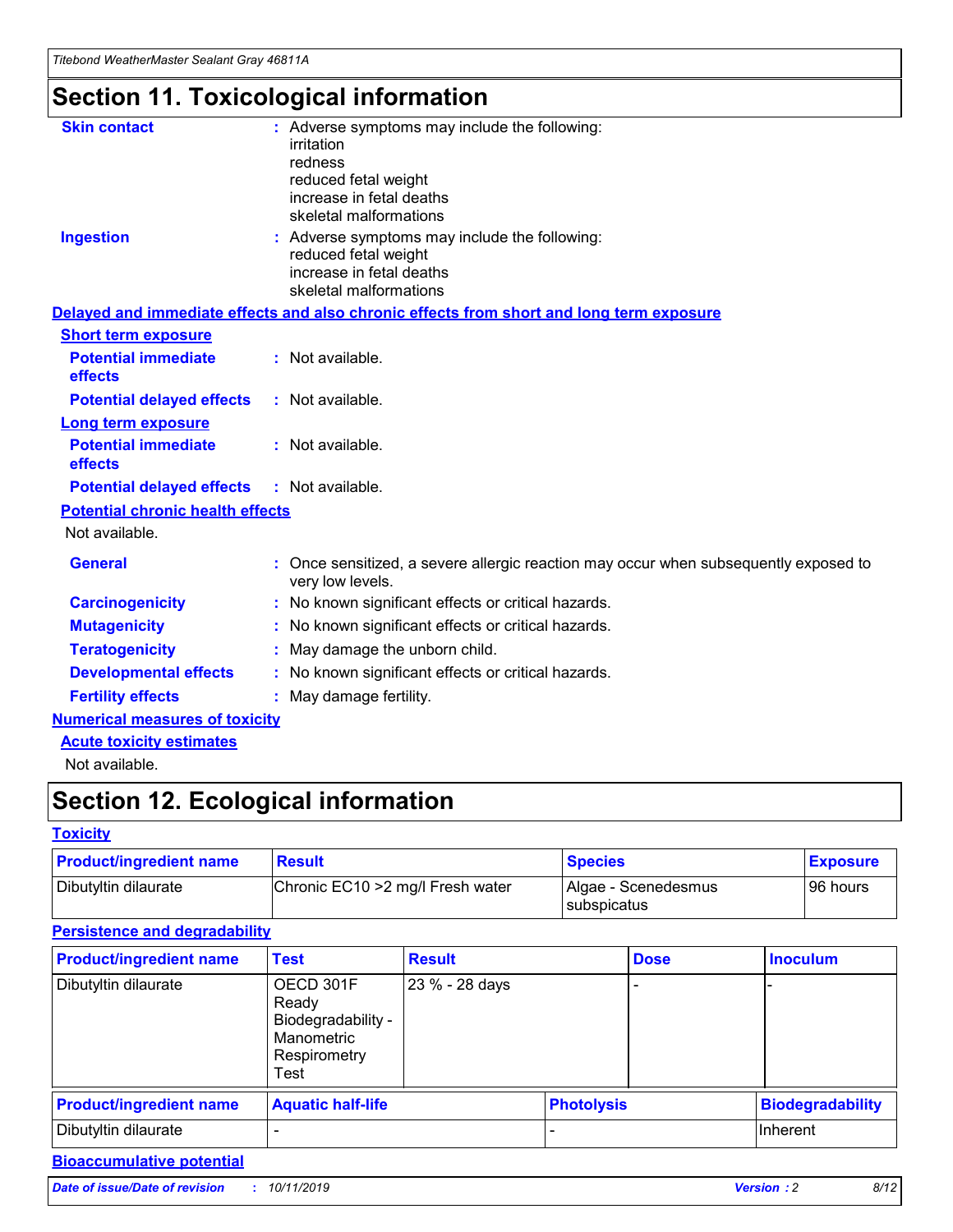## **Section 12. Ecological information**

| <b>Product/ingredient name</b>                       | ∣LoqP <sub>ow</sub> | <b>BCF</b>  | <b>Potential</b> |
|------------------------------------------------------|---------------------|-------------|------------------|
| 3-aminopropyltriethoxysilane<br>Dibutyltin dilaurate | 1.1<br>4.44         | 3.4<br>2.91 | low<br>low       |

#### **Mobility in soil**

| <i></i>                                                       |                                                     |
|---------------------------------------------------------------|-----------------------------------------------------|
| <b>Soil/water partition</b><br>coefficient (K <sub>oc</sub> ) | : Not available.                                    |
| <b>Other adverse effects</b>                                  | : No known significant effects or critical hazards. |

### **Section 13. Disposal considerations**

**Disposal methods :**

The generation of waste should be avoided or minimized wherever possible. Disposal of this product, solutions and any by-products should at all times comply with the requirements of environmental protection and waste disposal legislation and any regional local authority requirements. Dispose of surplus and non-recyclable products via a licensed waste disposal contractor. Waste should not be disposed of untreated to the sewer unless fully compliant with the requirements of all authorities with jurisdiction. Waste packaging should be recycled. Incineration or landfill should only be considered when recycling is not feasible. This material and its container must be disposed of in a safe way. Care should be taken when handling emptied containers that have not been cleaned or rinsed out. Empty containers or liners may retain some product residues. Avoid dispersal of spilled material and runoff and contact with soil, waterways, drains and sewers.

## **Section 14. Transport information**

|                                        | <b>DOT</b><br><b>Classification</b> | <b>TDG</b><br><b>Classification</b> | <b>Mexico</b><br><b>Classification</b> | <b>ADR/RID</b>           | <b>IMDG</b>                  | <b>IATA</b>    |
|----------------------------------------|-------------------------------------|-------------------------------------|----------------------------------------|--------------------------|------------------------------|----------------|
| <b>UN number</b>                       | Not regulated.                      | Not regulated.                      | Not regulated.                         | Not regulated.           | Not regulated.               | Not regulated. |
| <b>UN proper</b><br>shipping name      |                                     |                                     |                                        |                          |                              |                |
| <b>Transport</b><br>hazard class(es)   | $\qquad \qquad \blacksquare$        | $\qquad \qquad \blacksquare$        | $\overline{\phantom{a}}$               | $\overline{\phantom{a}}$ | $\overline{\phantom{a}}$     | $\blacksquare$ |
| <b>Packing group</b>                   | $\overline{\phantom{a}}$            |                                     |                                        |                          | $\qquad \qquad \blacksquare$ |                |
| <b>Environmental</b><br><b>hazards</b> | No.                                 | No.                                 | No.                                    | No.                      | No.                          | No.            |

## **Section 15. Regulatory information**

#### **U.S. Federal regulations**

#### **SARA 302/304**

#### **Composition/information on ingredients**

No products were found.

**SARA 304 RQ :** Not applicable.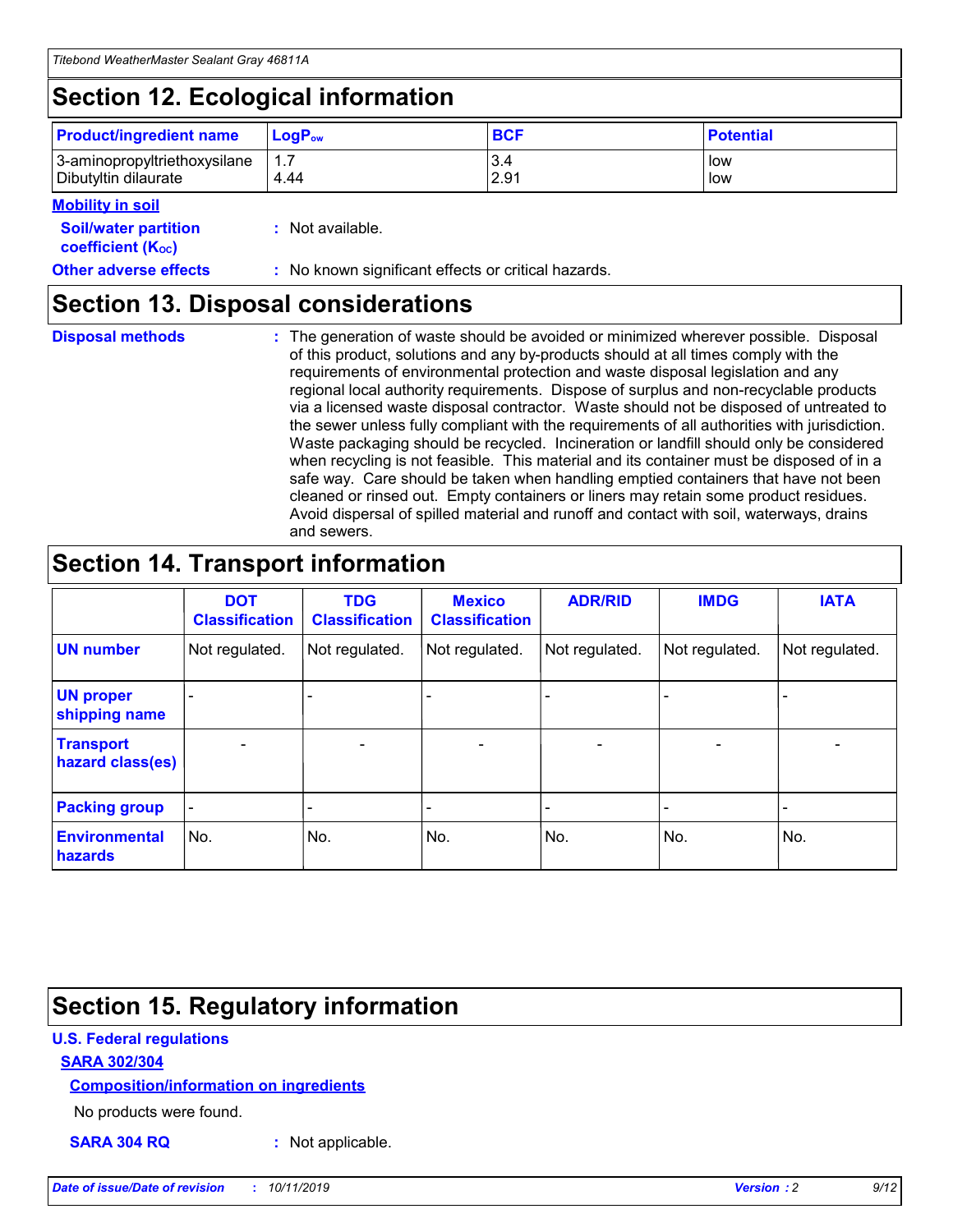## **Section 15. Regulatory information**

#### **SARA 311/312**

**Classification :** EYE IRRITATION - Category 2B SKIN SENSITIZATION - Category 1 TOXIC TO REPRODUCTION (Fertility) - Category 1B TOXIC TO REPRODUCTION (Unborn child) - Category 1B

#### **Composition/information on ingredients**

| <b>Name</b>                  | $\frac{9}{6}$ | <b>Classification</b>                                                                                            |
|------------------------------|---------------|------------------------------------------------------------------------------------------------------------------|
| 3-aminopropyltriethoxysilane | $\leq$ 3      | <b>FLAMMABLE LIQUIDS - Category 4</b><br><b>ACUTE TOXICITY (oral) - Category 4</b>                               |
|                              |               | SKIN IRRITATION - Category 2<br>EYE IRRITATION - Category 2A                                                     |
| Dibutyltin dilaurate         | ≤0.3          | ACUTE TOXICITY (oral) - Category 3<br>SKIN CORROSION - Category 1C                                               |
|                              |               | SERIOUS EYE DAMAGE - Category 1<br>SKIN SENSITIZATION - Category 1<br><b>GERM CELL MUTAGENICITY - Category 2</b> |
|                              |               | TOXIC TO REPRODUCTION (Fertility) - Category 1B<br>TOXIC TO REPRODUCTION (Unborn child) - Category 1B            |
|                              |               | SPECIFIC TARGET ORGAN TOXICITY (REPEATED<br>EXPOSURE) (respiratory system) - Category 1                          |

#### **State regulations**

| <b>Massachusetts</b> | : None of the components are listed. |
|----------------------|--------------------------------------|
| <b>New York</b>      | : None of the components are listed. |
| <b>New Jersey</b>    | : None of the components are listed. |
| <b>Pennsylvania</b>  | : None of the components are listed. |

#### **California Prop. 65**

**A** WARNING: This product can expose you to methanol, which is known to the State of California to cause birth defects or other reproductive harm. For more information go to www.P65Warnings.ca.gov.

| <b>Ingredient name</b> | No significant risk Maximum<br>level | acceptable dosage<br>level |
|------------------------|--------------------------------------|----------------------------|
| methanol               |                                      | Yes.                       |

#### **International regulations**

**Chemical Weapon Convention List Schedules I, II & III Chemicals** Not listed.

#### **Montreal Protocol**

Not listed.

#### **Stockholm Convention on Persistent Organic Pollutants**

Not listed.

### **UNECE Aarhus Protocol on POPs and Heavy Metals**

Not listed.

#### **Inventory list**

### **China :** All components are listed or exempted.

**United States TSCA 8(b) inventory :** All components are active or exempted.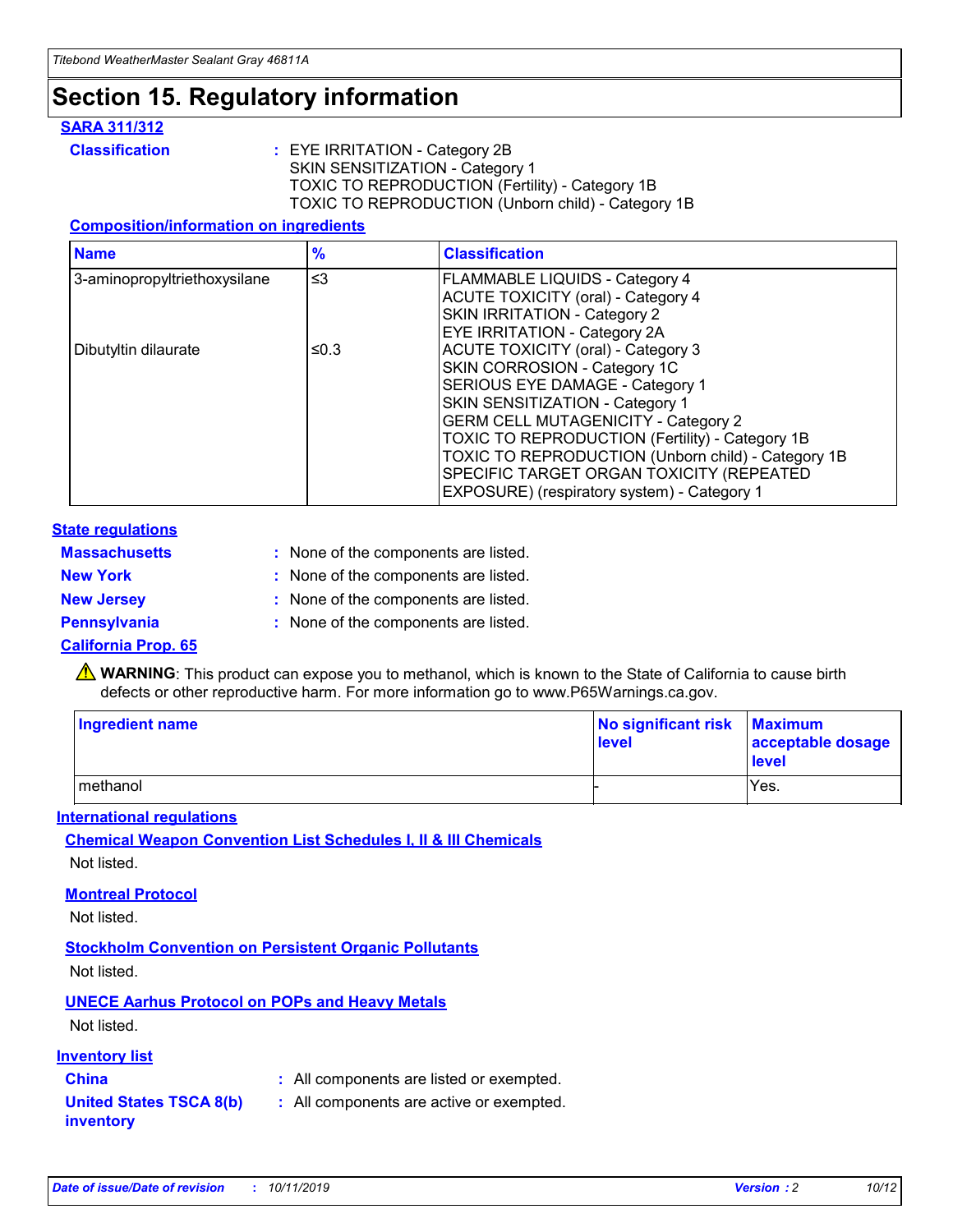## **Section 16. Other information**

**Hazardous Material Information System (U.S.A.)**



**Caution: HMIS® ratings are based on a 0-4 rating scale, with 0 representing minimal hazards or risks, and 4 representing significant hazards or risks. Although HMIS® ratings and the associated label are not required on SDSs or products leaving a facility under 29 CFR 1910.1200, the preparer may choose to provide them. HMIS® ratings are to be used with a fully implemented HMIS® program. HMIS® is a registered trademark and service mark of the American Coatings Association, Inc.**

**The customer is responsible for determining the PPE code for this material. For more information on HMIS® Personal Protective Equipment (PPE) codes, consult the HMIS® Implementation Manual.**

#### **National Fire Protection Association (U.S.A.)**



**Reprinted with permission from NFPA 704-2001, Identification of the Hazards of Materials for Emergency Response Copyright ©1997, National Fire Protection Association, Quincy, MA 02269. This reprinted material is not the complete and official position of the National Fire Protection Association, on the referenced subject which is represented only by the standard in its entirety.**

**Copyright ©2001, National Fire Protection Association, Quincy, MA 02269. This warning system is intended to be interpreted and applied only by properly trained individuals to identify fire, health and reactivity hazards of chemicals. The user is referred to certain limited number of chemicals with recommended classifications in NFPA 49 and NFPA 325, which would be used as a guideline only. Whether the chemicals are classified by NFPA or not, anyone using the 704 systems to classify chemicals does so at their own risk.**

#### **Procedure used to derive the classification**

| <b>Classification</b>                                                                                                                                                    |                                                                                                                                                                                                                                                                                                                                                                                                                                                                                                                                                               | <b>Justification</b>                                                     |
|--------------------------------------------------------------------------------------------------------------------------------------------------------------------------|---------------------------------------------------------------------------------------------------------------------------------------------------------------------------------------------------------------------------------------------------------------------------------------------------------------------------------------------------------------------------------------------------------------------------------------------------------------------------------------------------------------------------------------------------------------|--------------------------------------------------------------------------|
| EYE IRRITATION - Category 2B<br>SKIN SENSITIZATION - Category 1<br>TOXIC TO REPRODUCTION (Fertility) - Category 1B<br>TOXIC TO REPRODUCTION (Unborn child) - Category 1B |                                                                                                                                                                                                                                                                                                                                                                                                                                                                                                                                                               | Expert judgment<br>Expert judgment<br>Expert judgment<br>Expert judgment |
| <b>History</b>                                                                                                                                                           |                                                                                                                                                                                                                                                                                                                                                                                                                                                                                                                                                               |                                                                          |
| Date of printing                                                                                                                                                         | : 4/22/2022                                                                                                                                                                                                                                                                                                                                                                                                                                                                                                                                                   |                                                                          |
| Date of issue/Date of<br>revision                                                                                                                                        | : 10/11/2019                                                                                                                                                                                                                                                                                                                                                                                                                                                                                                                                                  |                                                                          |
| Date of previous issue                                                                                                                                                   | : 10/16/2020                                                                                                                                                                                                                                                                                                                                                                                                                                                                                                                                                  |                                                                          |
| <b>Version</b>                                                                                                                                                           | $\therefore$ 2                                                                                                                                                                                                                                                                                                                                                                                                                                                                                                                                                |                                                                          |
| <b>Key to abbreviations</b>                                                                                                                                              | $:$ ATE = Acute Toxicity Estimate<br><b>BCF</b> = Bioconcentration Factor<br>GHS = Globally Harmonized System of Classification and Labelling of Chemicals<br>IATA = International Air Transport Association<br>IBC = Intermediate Bulk Container<br><b>IMDG = International Maritime Dangerous Goods</b><br>LogPow = logarithm of the octanol/water partition coefficient<br>MARPOL = International Convention for the Prevention of Pollution From Ships, 1973<br>as modified by the Protocol of 1978. ("Marpol" = marine pollution)<br>UN = United Nations |                                                                          |